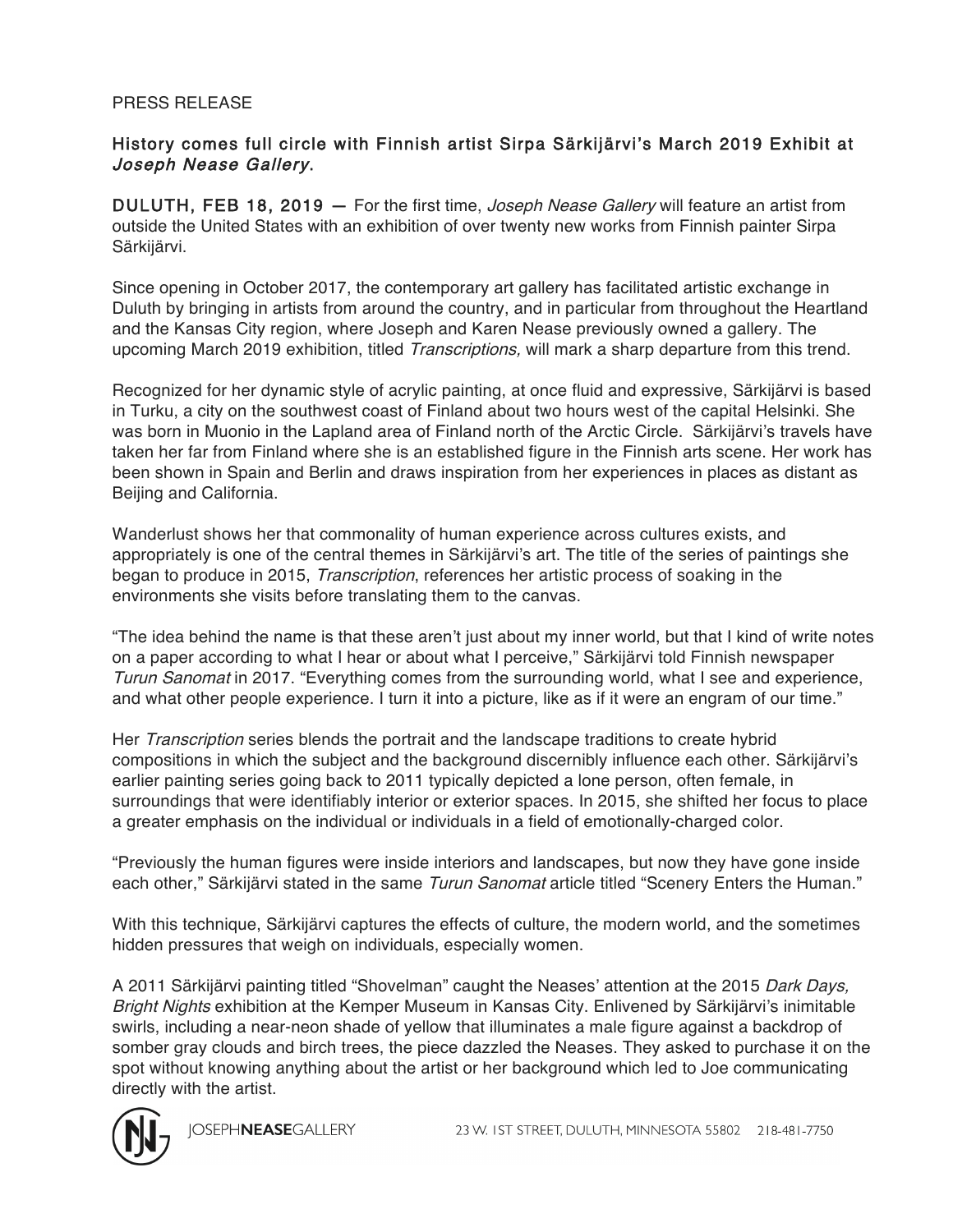Two years later in 2017, Joseph Nease Gallery opened in Duluth. With an initial gallery roster set, they did not know that Särkijärvi had received a grant from Finland to exhibit internationally. But along the way, Joe had let Sirpa know that he was opening a gallery, and plans for the upcoming exhibition evolved out of the correspondence that ensued.

Coincidentally, for this pairing of artist and gallery, Duluth turned out to be a perfect location: "Right at the outset, the Finland connection seemed like a suitable fit for the region, especially in view of the many Scandinavian immigrant communities that settled along the north and south shores of Lake Superior," said Joseph Nease.

As it turns out, Särkijärvi herself had distant ties to the region.

"Sirpa told us that her grandfather visited the iron range area along the north shore before the Second World War," said Karen Nease. "According to Sirpa, he planned to migrate to Minnesota. But when he went back to Finland to bring his family over, World War II broke out and he wasn't able to return."

In a sense tracing her grandfather's travels in the 1940s, Särkijärvi will be in Duluth for the exhibition's opening reception at the gallery and will be able to spend a few days here seeing the area.

"It's interesting to see how multiple generations of Sirpa's family have been drawn here," said Joseph Nease. "We're very pleased to help write a new chapter in a story that started decades ago, so to speak, by showcasing Sirpa's work in Duluth."

For a chance to meet the artist and see the newest paintings in the *Transcription* series, be sure to attend the opening reception for *Transcriptions* at Joseph Nease Gallery on March 22. More than twenty of Sirpa Särkijärvi's paintings, all completed in 2018, will be on display at the gallery until June 1, 2019.

Sirpa Särkijärvi was born in the Lapland town of Muonio in 1974. The Turku-based painter's systematic process of working with fluid acrylics on a horizontal canvas has distinguished her within the Finnish art scene and abroad, with exhibitions in Spain and Berlin, as well as Helsinki; and Kansas City, Missouri in the United States. Her paintings are known for their swirling, flowing colors and tension, reflecting themes from gender and behavior norms, to marginalization, exclusion, and power. For more information on Sirpa Särkijärvi, visit the gallery websites and the artist's website sirpasarkijarvi.com.

Joseph Nease Gallery is a contemporary art gallery located in the downtown art district of Duluth, Minnesota. Similar in scope to its progenitor in Kansas City, Missouri, the gallery features exhibitions of painting, sculpture, installation, and new media by artists regional, national and international. Since its October 2017 opening, the restored building at 23 West First Street has established an arts destination providing educational and social opportunities for art lovers, collectors, and visitors to the north shore of beautiful Lake Superior. For more information on Joseph Nease Gallery, visit josephneasegallery.com.

For more information, please contact Joseph Nease Gallery Manager Amanda Hunter at manager@josephneasegallery.com or by phone at 218-461-8380.



**IOSEPHNEASEGALLERY**